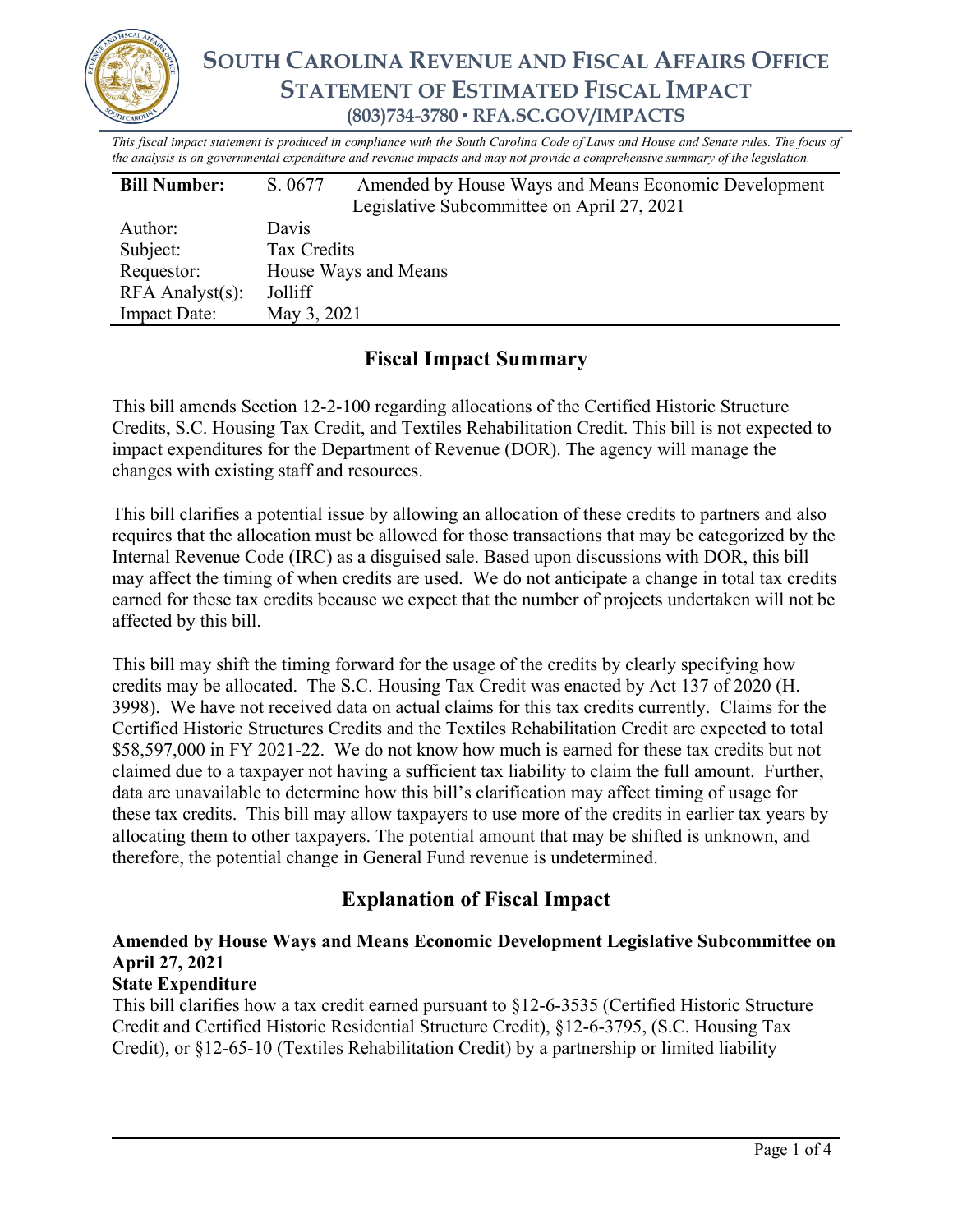company taxed as a partnership may be passed through to partners or members. This bill is not expected to impact expenditures for DOR. The agency will manage the changes with existing staff and resources.

#### **State Revenue**

This bill specifies that a tax credit earned by a partnership or LLC taxed as a partnership pursuant to §12-6-3535 (Certified Historic Structure Credit and Certified Historic Residential Structure Credit), §12-6-3795, (S.C. Housing Tax Credit), or §12-65-10 (Textiles Rehabilitation Credit), including any unused credit amount carried forward, may be passed through to the partners or members of the LLC on an annual basis. This bill allows an allocation of the entire credit to any partner or member who was a partner or member of the partnership or LLC at any time in the year in which the credit or unused carryforward was allocated. The bill also requires that the allocation must be allowed without regard to any provision of the IRC that may be interpreted as contrary to the allocation, including the treatment of the allocation as a disguised sale. The bill applies to projects placed in service after January 1, 2020, and before December 31, 2030, if the project is issued an eligibility statement after May 14, 2020.

The tables below show the total credits claimed in recent years for the Certified Historic Structures Credits and the Textiles Rehabilitation Credit.

| Tream must point the own three I can b |              |  |  |
|----------------------------------------|--------------|--|--|
| <b>Fiscal Year</b>                     | Amount       |  |  |
| FY 2017-18                             | \$14,019,352 |  |  |
| FY 2018-19                             | \$18,097,531 |  |  |
| FY 2019-20 (estimate*)                 | \$24,751,000 |  |  |
| FY 2020-21 (estimate)                  | \$25,165,000 |  |  |
| FY 2021-22 (estimate)                  | \$25,350,000 |  |  |

**Certified Historic Structure and Certified Historic Residential Structure Credits Actual and Estimates, Select Years** 

| <b>Textiles Rehabilitation Credit</b>     |  |  |  |  |
|-------------------------------------------|--|--|--|--|
| <b>Actual and Estimates, Select Years</b> |  |  |  |  |

| <b>Fiscal Year</b>       | Amount       |  |  |
|--------------------------|--------------|--|--|
| FY 2017-18               | \$30,190,222 |  |  |
| FY 2018-19               | \$30,808,169 |  |  |
| $FY$ 2019-20 (estimate*) | \$26,007,490 |  |  |
| FY 2020-21 (estimate)    | \$31,116,000 |  |  |
| FY 2021-22 (estimate)    | \$33,247,000 |  |  |

\*estimate for Bank Tax only

Data Source: S.C. Department of Revenue, S.C. Department of Insurance; Estimates by Revenue and Fiscal Affairs

The S.C. Housing Tax Credit was enacted by Act 137 of 2020 (H. 3998). We have not received data on actual claims for this tax credit currently.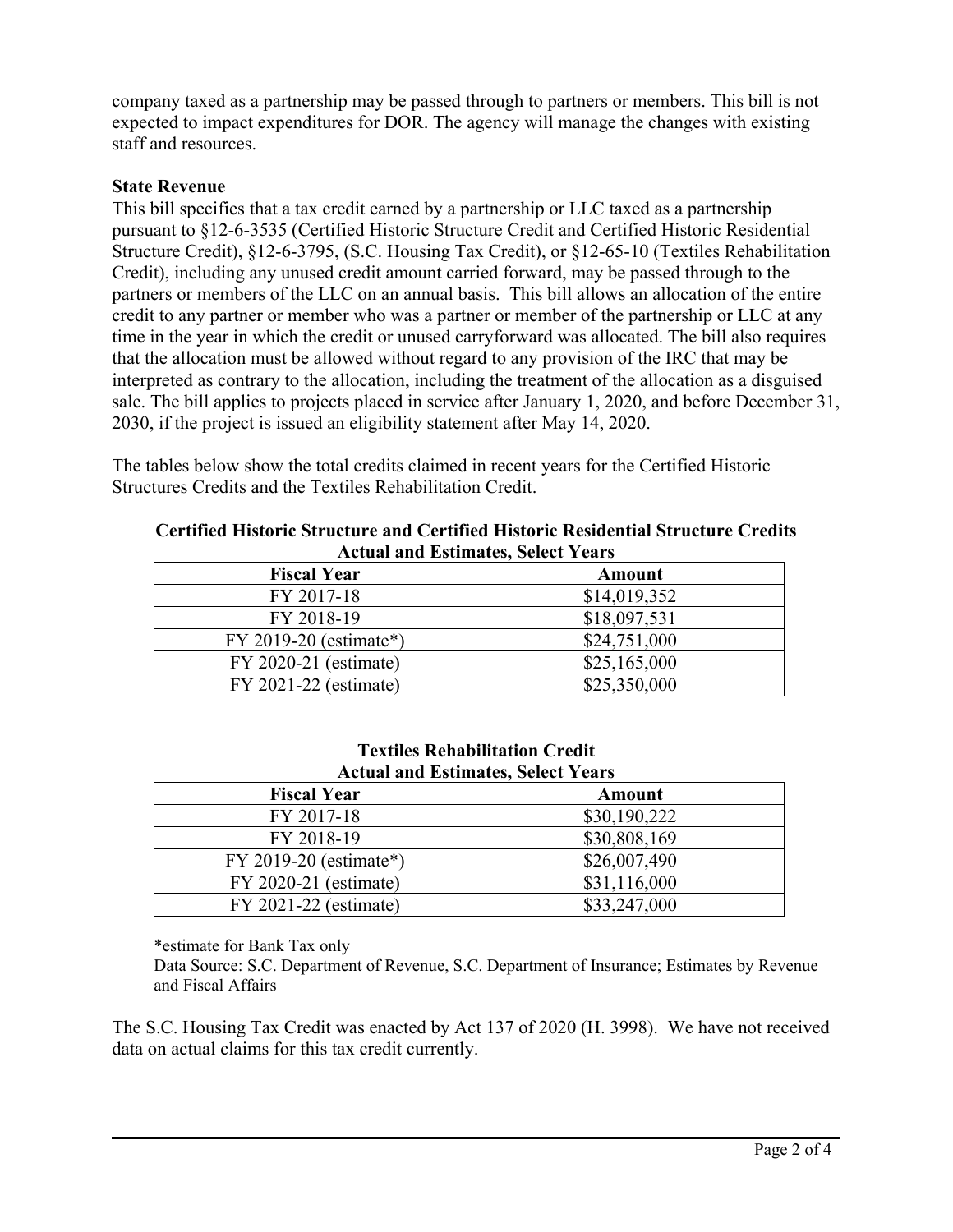In guidance issued by DOR for the new Housing credit in S.C. Revenue Ruling #21-5, the agency specified that a taxpayer cannot sell or transfer any portion of the credit allocation or carryforward. Further, in regard to a disguised sale, DOR determined that it is specifically not allowed for the S.C. Housing Tax Credit. DOR has not issued any guidance related to disguised sales for the Certified Historic Structures Credits or the Textiles Rehabilitation Credit.

Based upon discussions with DOR, this bill may affect the timing of when credits are used. We do not anticipate a change in total tax credits earned because we expect that the number of projects undertaken will not be affected by this bill. This bill may shift the timing forward for the usage of the credits by clearly specifying provisions for allocation of the credits. Based upon our estimates above, claims for the Certified Historic Structures Credits and the Textiles Rehabilitation Credit are expected to total \$58,597,000 in FY 2021-22. However, we do not know how much is earned for these tax credits but not claimed due to a taxpayer not having a sufficient tax liability to claim the full amount. Further, data are unavailable to determine how this bill's clarification may affect timing of usage for these tax credits. This bill may allow taxpayers to use more of the credits in earlier tax years by allocating them to other taxpayers. The potential amount that may be shifted is unknown, and therefore, the potential change in General Fund revenue is undetermined.

### **Local Expenditure**

 $N/A$ 

#### **Local Revenue**   $N/A$

### **Amended by Senate Finance Sales & Income Tax Subcommittee on March 25, 2021 State Expenditure**

This bill as amended makes changes to how a tax credit earned pursuant to §12-6-3795, the S.C. Housing Tax Credit, by a partnership or limited liability company taxed as a partnership may be passed through to partners or members. This bill is not expected to impact expenditures for DOR. The agency will manage the changes with existing staff and resources.

### **State Revenue**

This bill specifies that a tax credit earned by a partnership or LLC taxed as a partnership pursuant to §12-6-3795, the S.C. Housing Tax Credit, including any unused credit amount carried forward, may be passed through to the partners or members of the LLC on an annual basis. This change allows an allocation of the entire credit to any partner or member who was a partner or member of the partnership or LLC at any time in the year in which the credit or unused carryforward was allocated. The bill also requires that the allocation must be allowed without regard to any provision of the Internal Revenue Code (IRC) that may be interpreted as contrary to the allocation, including the treatment of the allocation as a disguised sale.

The S.C. Housing Tax Credit was enacted by Act 137 of 2020 (H. 3998). The tax credit is based upon the federal housing tax credit as provided in IRC §42 and is available for any qualified project placed in service in South Carolina after January 1, 2020, and before December 31, 2030.